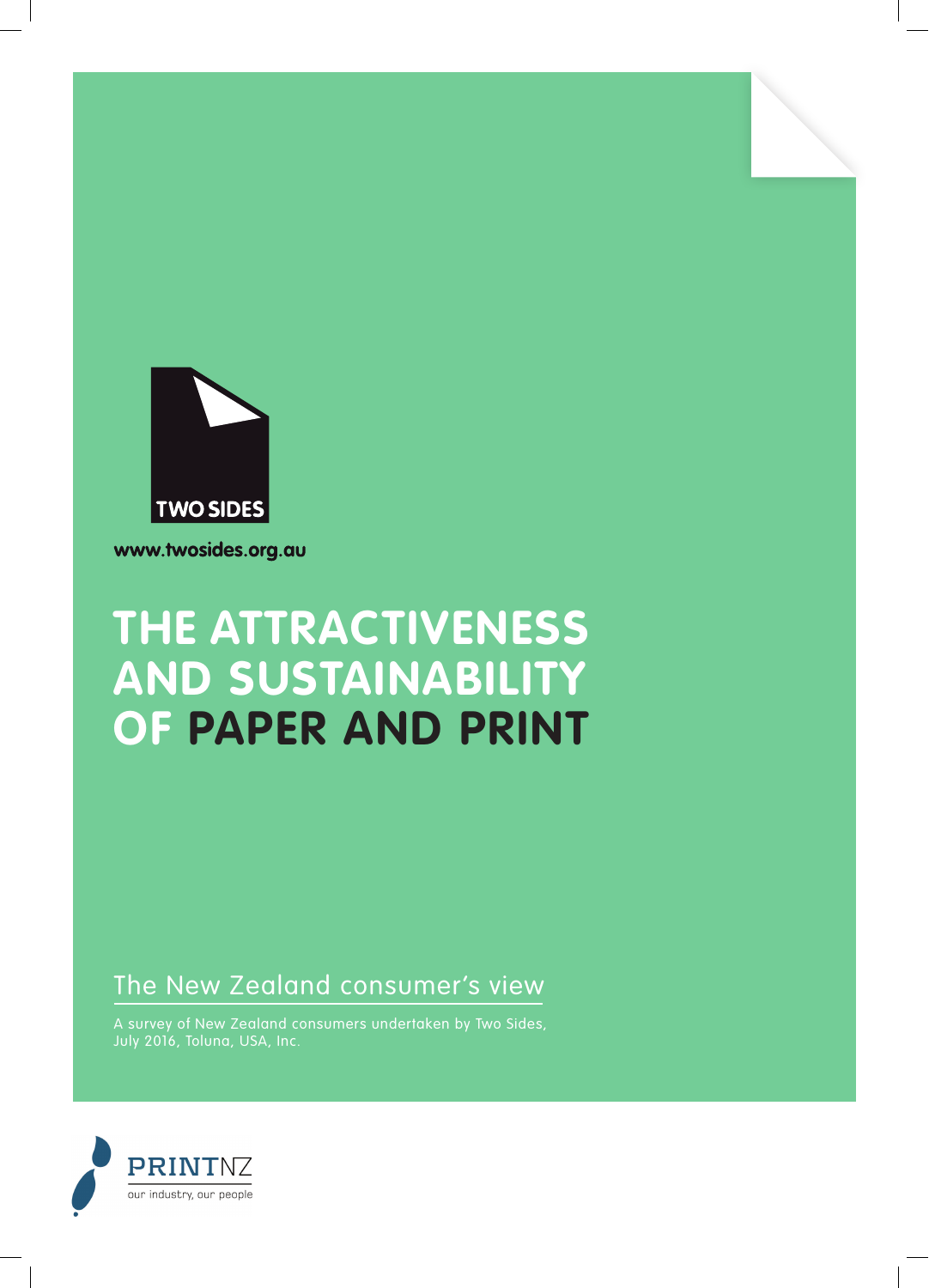## **INTRODUCTION**

Consumers today have access to more information than ever before, whether via a digital device, television screen, printed catalogue, newspaper, radio or more - we live in an information rich world and companies are struggling to determine which communication channel to use when engaging consumers.

Many companies including banks, utilities and telecom providers have been increasingly driving communications online and either withdrawing paper-based bills and statements, making charges if consumers wish to receive them, or increasingly making a paper bill or statement difficult to access. Whilst a key driver for this is cost reduction, often environmental benefits are cited as the main reason for change, however does it all stack up under scrutiny? And what is the environmental impact of digital communications?

This survey provides insight into how consumers view the environmental impacts of digital versus paper-based communications and how they perceive and use paper in their everyday lives.

#### **THIS REPORT EXPLORES:**

- Consumer attitudes towards environmental claims by business,
- The move towards online billing and statements,
- Consumer views about paper and print and its sustainable origins, including forest management, environmental characteristics and recycling rates, and
- Consumer views about the credibility of information regarding the environmental friendliness of paper and print.

#### **ABOUT TWO SIDES**

Two Sides is a global initiative by companies from the Graphic Communication Value Chain including forestry, pulp, paper, inks and chemicals, pre-press, press, finishing, publishing, envelopes and printing. Our common goal is to dispel common environmental misconceptions, by providing users with verifiable information on why paper and print is an attractive, practical and sustainable communications medium. www.twosides.co.nz

#### **CONTACT TWO SIDES NEW ZEALAND:**

+61 3 9421 2209 | www.twosides.co.nz

#### **ABOUT TOLUNA USA INC.**

Toluna is an online market research company. Connecting consumers and brands together via the world's largest social voting community of 9+ million members across 49 countries. This empowers companies to brainstorm ideas, uncover new business opportunities and answer their questions in real-time.

Toluna's unique, cross channel approach to member engagement provides real-time access to deeper respondent insight. Toluna's community is well-profiled, and active. They are loyal, trustworthy and completely candid. Toluna reaches survey respondents across the globe.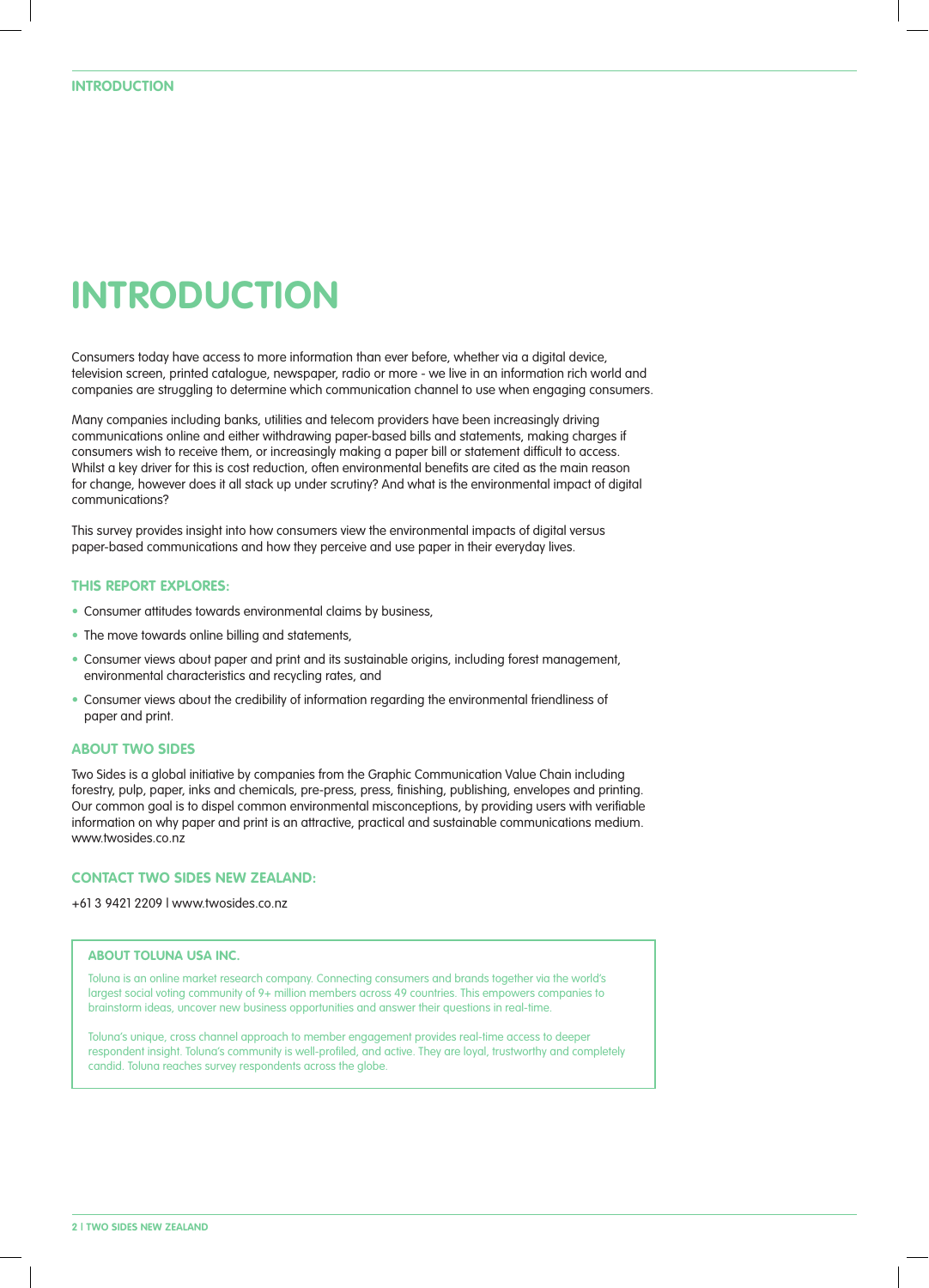# **EXECUTIVE SUMMARY**

An international survey with over 7,000 recipients was commissioned by Two Sides and carried out by international research company Toluna in June 2016. The survey was also undertaken internationally in: Australia, Brazil, Europe - Austria, France, Germany, Italy and Spain, New Zealand, North America and the United Kingdom.

This report details responses from New Zealand consumers, and consumer preferences for a survey sample of 552, providing insight into their perception of the environmental impacts of paper and print. It asks respondents to consider why companies are encouraging a switch to electronic communications and reveals that consumers want the choice to be able to continue receiving printed information. Findings also suggest that consumers are mistrustful of misleading environmental marketing statements made by companies and understand that this is often a cover for cost saving.

It is not evident that younger age demographics connection with paper is significantly different to older groups. Whilst acceptance of digital media is stronger amongst younger ages, a preference for print on paper still exists for all ages.

This report goes on to examine views regarding the impact of paper on forests, with findings indicating that despite no native trees are used to make paper or paper-related products in New Zealand, consumers are concerned about the effect on forests by the production of print and paper. Educating consumers on practices within the paper industry is required, as consumers are unaware that paper in New Zealand is made from planted forests specifically grown for harvest.

Looking at recycling, consumers understand the natural and recyclable nature of paper, with a majority of consumers believing that recyclability is an important characteristic of environmentally responsible products. Although, consumers do not realise that the industry is a leading recycler and that 65% of paper is recovered for recycling in New Zealand, with a large proportion of the remaining 35% being reused by consumers. Work is needed to drive through these fundamental messages about the industry's environmental pedigree to the wider public.

Overall, findings conclude that consumers prefer to read from paper than from screens, appreciating the tactile nature of paper. Consumers also fundamentally believe that when sourced from sustainably managed forests, paper and print remains a sustainable way to communicate.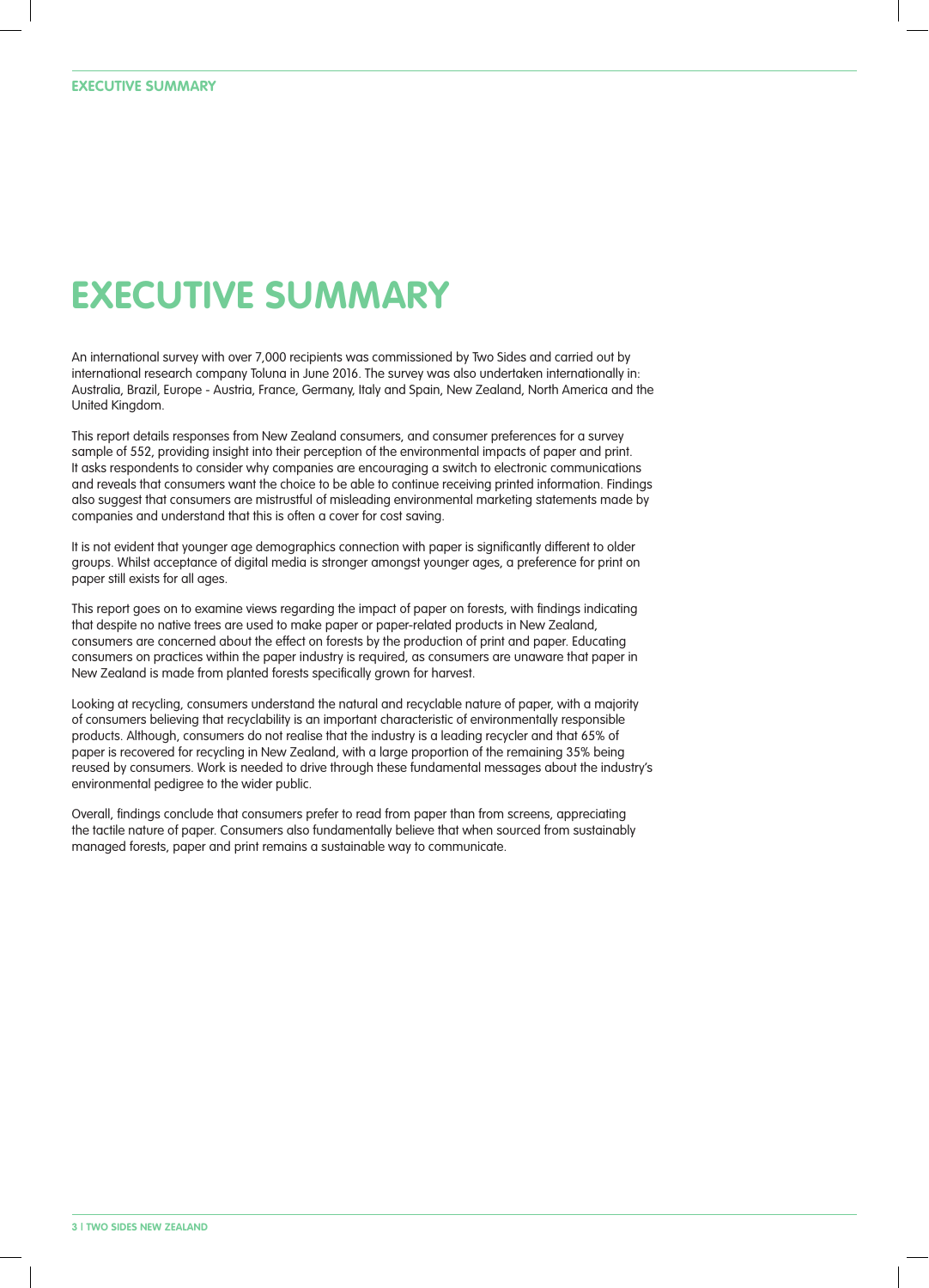### **KEY FINDINGS:**

#### **ENVIRONMENTAL CLAIMS**

Research found consumer cynicism when presented with environmental claims being linked to an encouragement to stop receiving paper bills and statements:

- 80% receiving environmental claims like; "Go Paperless Go Green", or "Go Paperless Save trees", or "Get your bills on line - it's better for the environment" believe companies are seeking to save costs,
- 49% question the validity of these claims, and
- 35% feel misled by these claims.

#### **THE MOVE TO ONLINE BILLING AND STATEMENTS**

Findings indicate a resistance to being unwillingly moved to online communications:

- 72% are unhappy if asked to pay a premium for paper bills and statements,
- 63% want the option to continue receiving printed information as it provides a permanent record for important documents,
- 46% are unhappy that the responsibility to print valuable documents is being passed to consumers,
- 32% would consider changing service providers if asked or forced to move to paperless communication, and
- 29% don't have a reliable internet connection and want paper records.

#### **THE CONSUMER'S VIEW ABOUT PAPER AND PRINT AND ITS SUSTAINABLE ORIGINS**

#### **Consumer preference**

Paper and print is the preferred communication channel:

- 78% prefer reading print on paper than from a screen, and
- 71% enjoy the tactile experience of paper and print.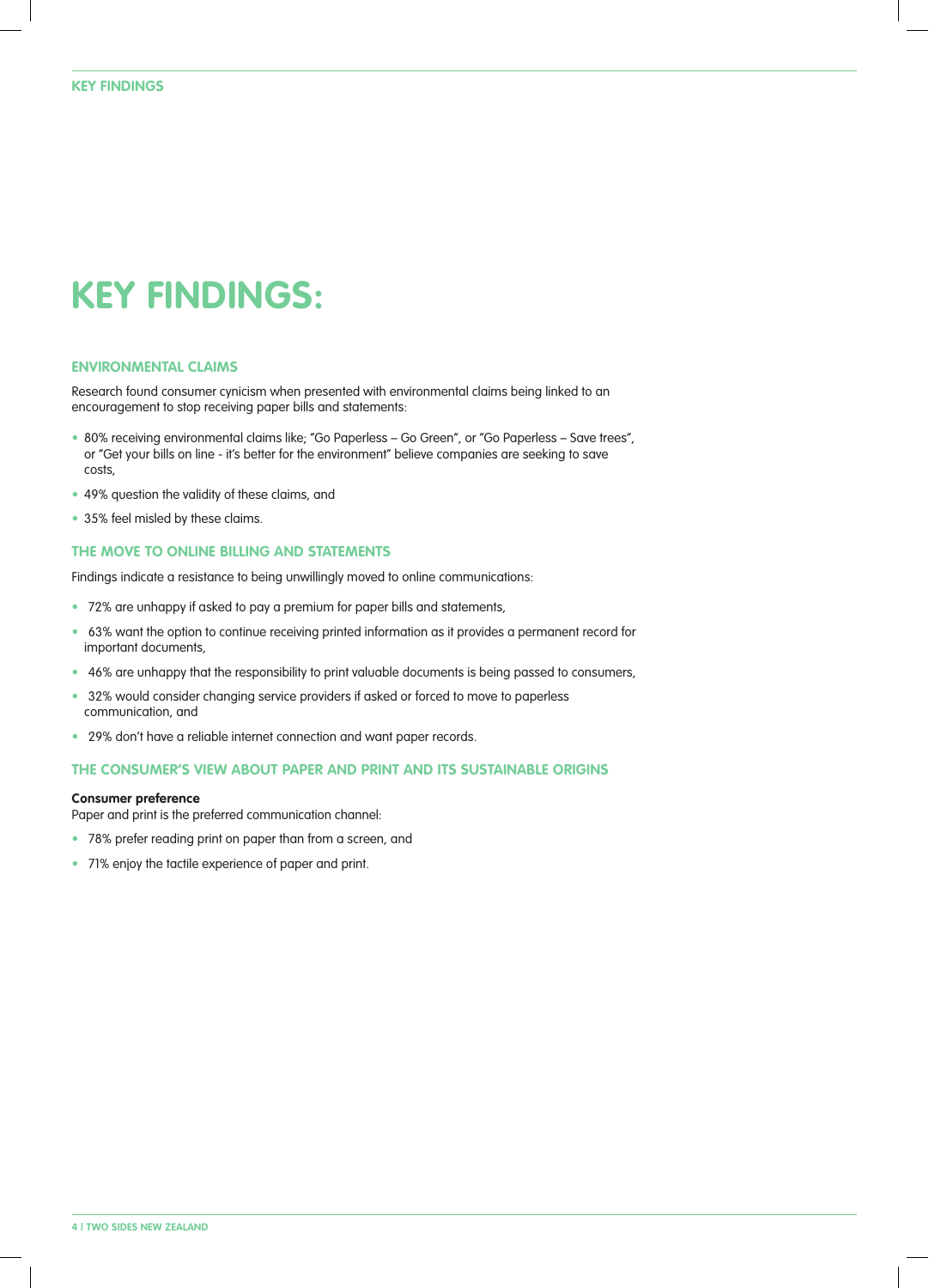#### **Environmental characteristics**

Despite confusion when understanding the environmental characteristics of electronic and paper based communications, consumers understand the natural and recyclable characteristics of paper and print and believe it is a sustainable way to communicate:

- 95% feel recyclability is an important characteristic for environmentally responsible products,
- 91% agreed that, when responsibly produced, used and recycled, paper and print can be a sustainable way to communicate,
- 85% believe that electronic bills are more environmentally friendly than a printed bill,
- 70% recognise that paper is based on a renewable resource, and
- 39% think that paper records are more environmentally sustainable than electronic storage of information.

#### **Forest management**

Despite concern about the effect of paper use on forests, consumers believe that when forests are responsibly managed, it is sustainable to use trees to produce paper:

- 87% believe that when forests are responsibly managed it is environmentally acceptable to use trees to produce products such as wood for construction and paper for printing,
- 91% believe new forests are necessary to counteract global warming,
- 74% believe there is a connection between the loss of tropical rainforest and the manufacture of paper, and
- 73% are concerned about the effect on forests by the production of paper and print

#### **THE INDUSTRY'S RECYCLING RATE IS NOT WELL KNOWN**

- Consumers have a very mixed opinion of the percentage of paper recovered for recycling across New Zealand:
- 5% believe that the industry recycling rate is more than 60%,
- 72% believe that less than 60% of waste paper is recovered for recycling.

#### **CREDIBILITY AND USEFULNESS OF INFORMATION ABOUT ENVIRONMENTAL FRIENDLINESS OF PAPER AND PRINT**

- Of the 30% of consumers that have heard about the environmental friendliness of paper and print, a majority of them believe this information to be useful and credible:
- 81% find that the information given on the environmental friendliness of paper is useful, and
- 78% reported that the information given on the environmental friendliness of paper is credible.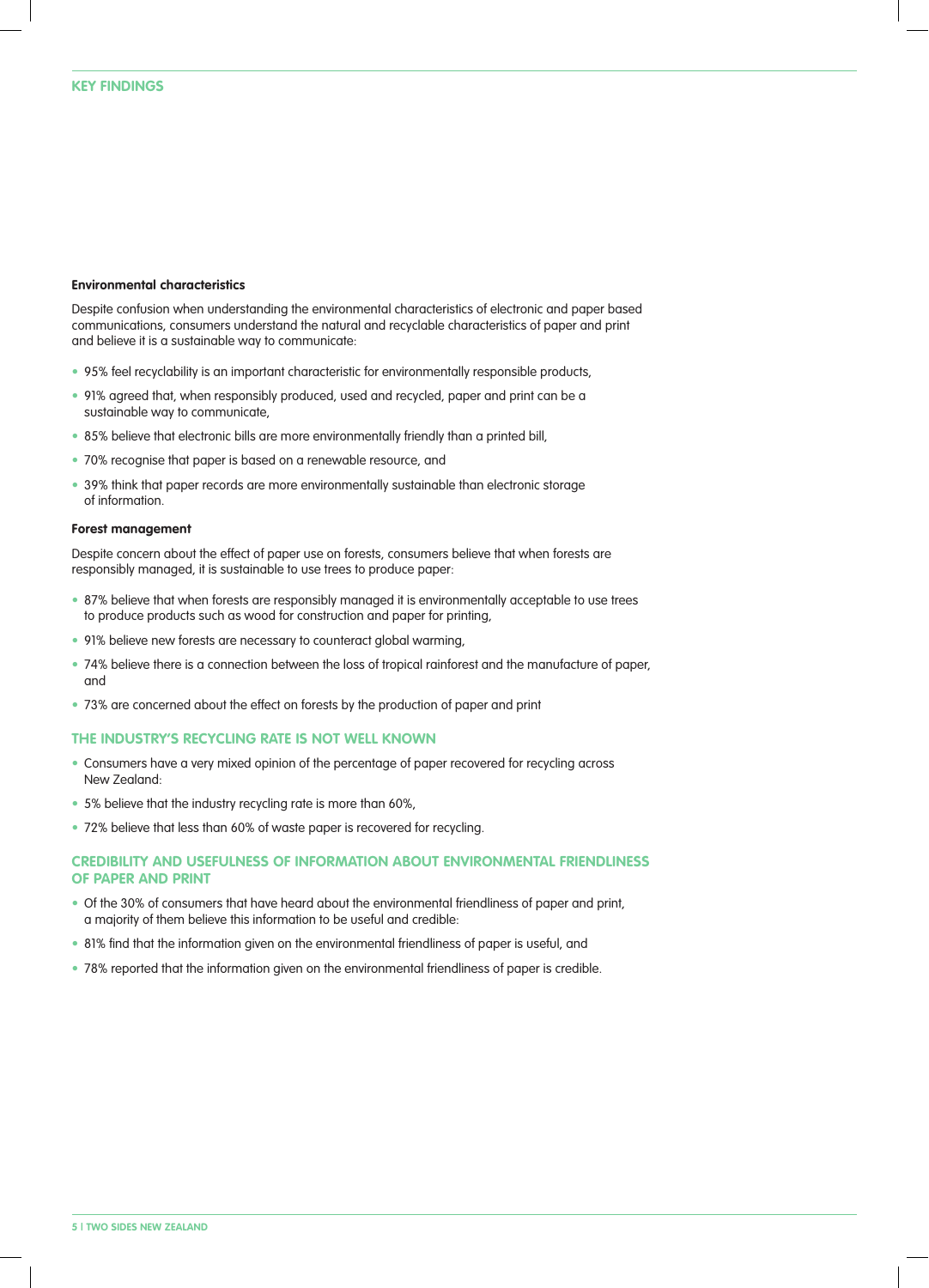#### **SAMPLE SIZE AND BREAKDOWN**

The survey was conducted by independent research organisation Toluna with 552 New Zealand respondents in June 2016. The split in each age range of consumers was as follows:



### **AGE OF RESPONDENTS**

42% of respondents were male and 58% female. Individuals working in the paper, printing or allied industries were excluded from the survey. Respondents were spread across New Zealand.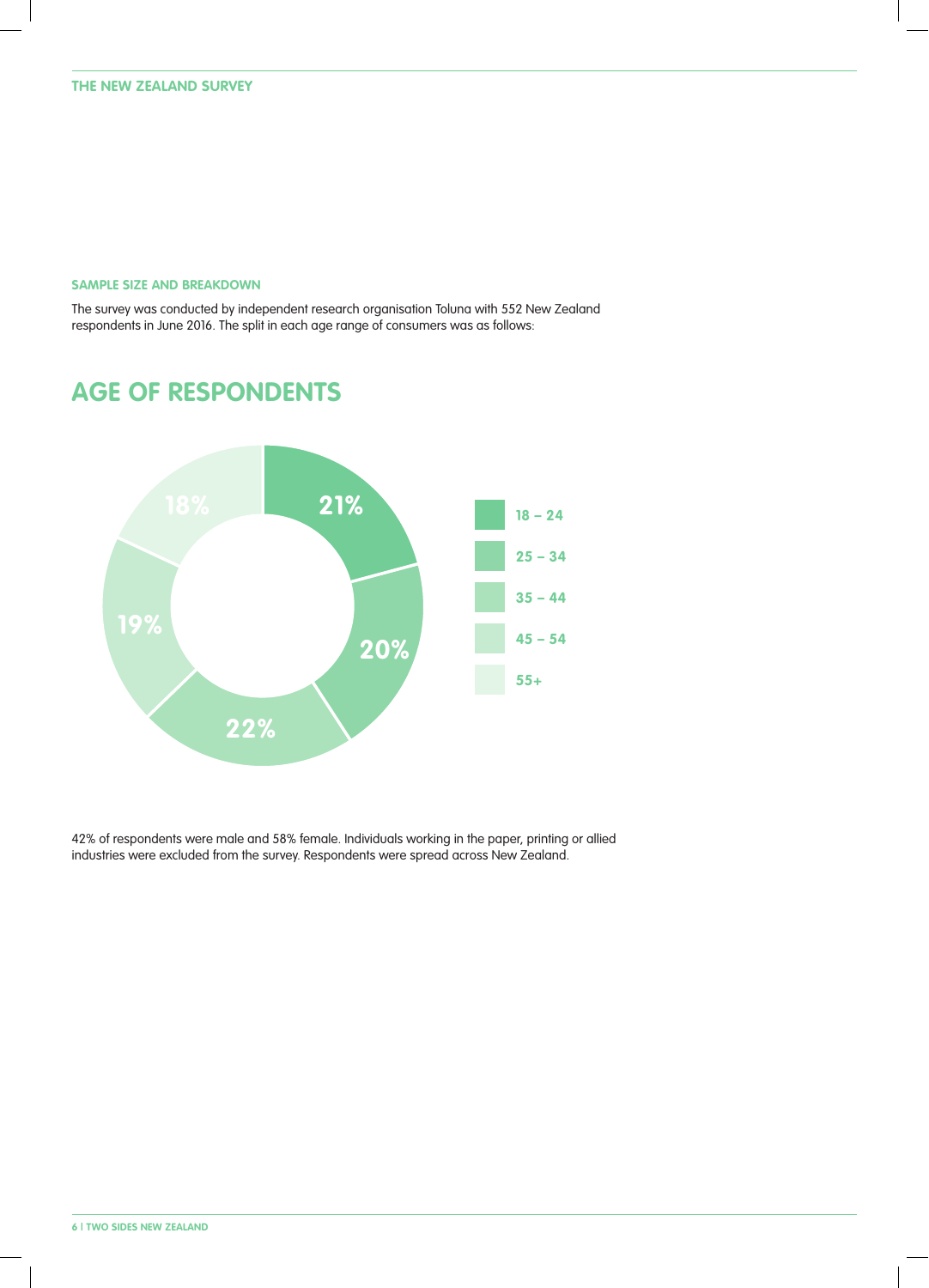## **QUESTIONS AND RESPONSES**

#### **1. ENVIRONMENTAL CLAIMS**

If you see a company asking you to stop receiving paper bills or statements by using environmental claims like; "Go Paperless – Go Green", or "Go Paperless – Save trees", or "Get your bills on line - it's better for the environment" do you:



Research found consumer cynicism when they see environmental claims being linked to an encouragement to stop receiving paper bills and statements:

- 80% receiving environmental claims like; "Go Paperless Go Green", or "Go Paperless Save trees", or "Get your bills on line - it's better for the environment" believe companies are seeking to save costs,
- 49% question the validity of these claims, and
- 35% feel misled by these claims.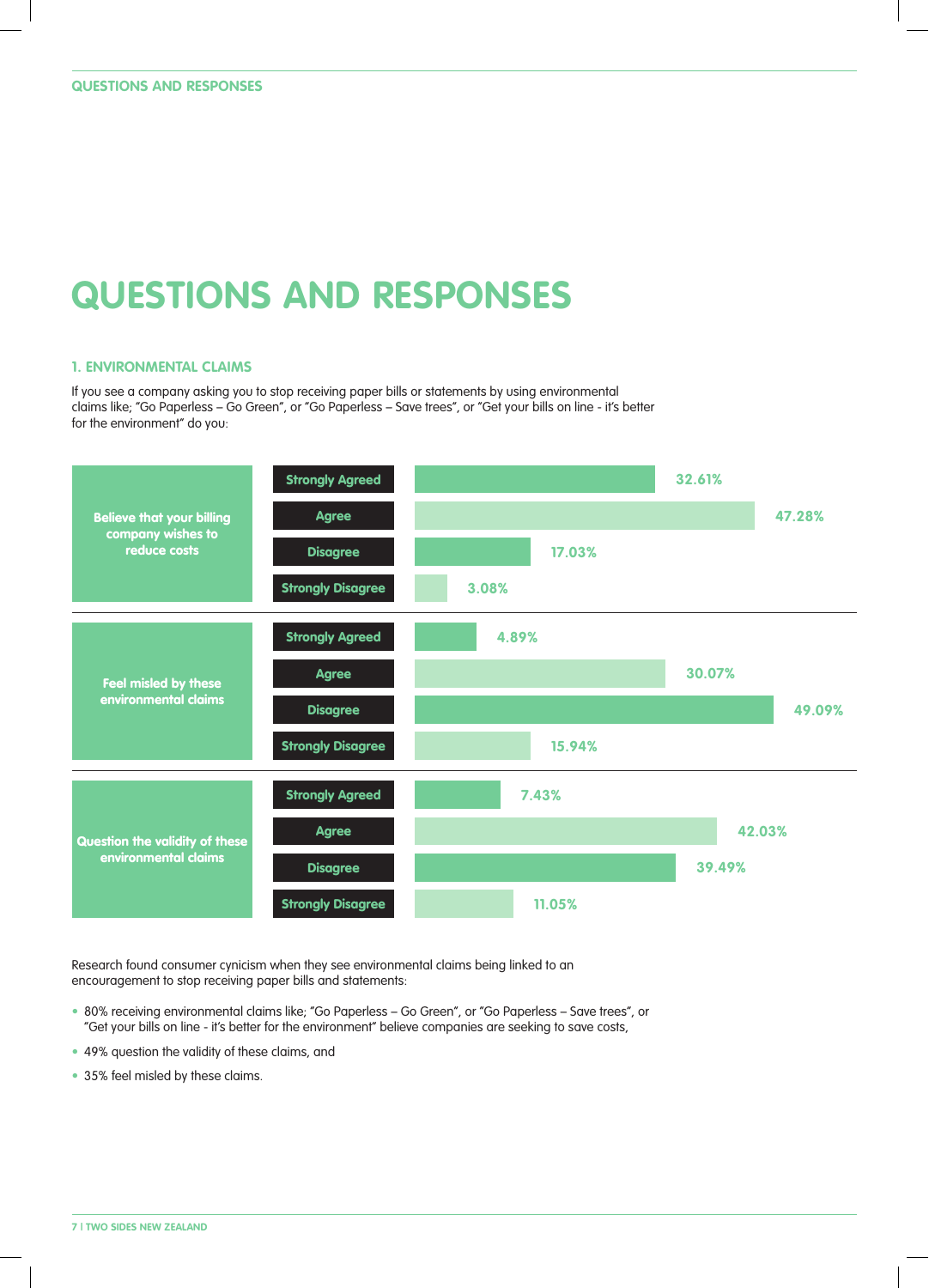#### **2. THE MOVE TO ONLINE BILLING AND STATEMENTS**

If you receive communication from any of your service providers or tax authorities informing you that they want to move to online services ('paperless' communication only), to what extent do you agree with the following statements:

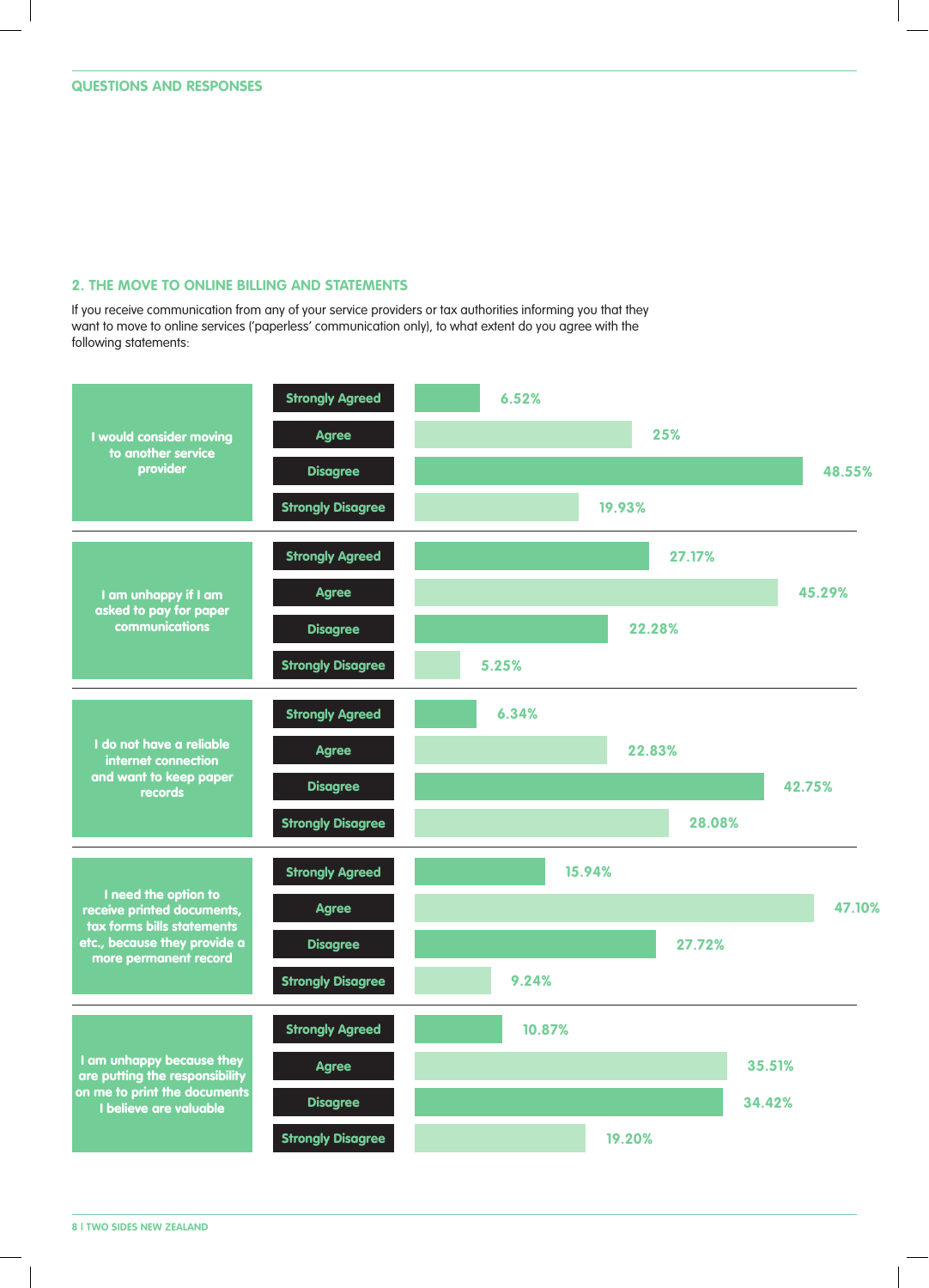- 72% are unhappy if asked to pay a premium for paper bills and statements,
- 63% want the option to continue receiving printed information as it provides a permanent record for important documents,
- 46% are unhappy that the responsibility to print valuable documents is being passed to consumers,
- 32% would consider changing service providers if asked or forced to move to paperless communication, and
- 29% don't have a reliable internet connection and want paper records.

Findings indicate a majority of consumers are resistant to being unwillingly moved to online communications and are unhappy that it is now their responsibility to print valuable documents. Many consumers would like to continue receiving printed bills or statements because they provide a permanent record for important documents and some consumers do not have reliable internet access so require paper communications from companies.

#### **3. CONSUMER PREFERENCE**

To what extent do you agree with the following statements?



• 78% prefer reading print on paper than from a screen, and

• 71% enjoy the tactile experience of paper and print.

Printed paper is a preferred communication channel, with a majority of consumers agreeing that they enjoy the tactile experience and believe it's more pleasant to handle and touch.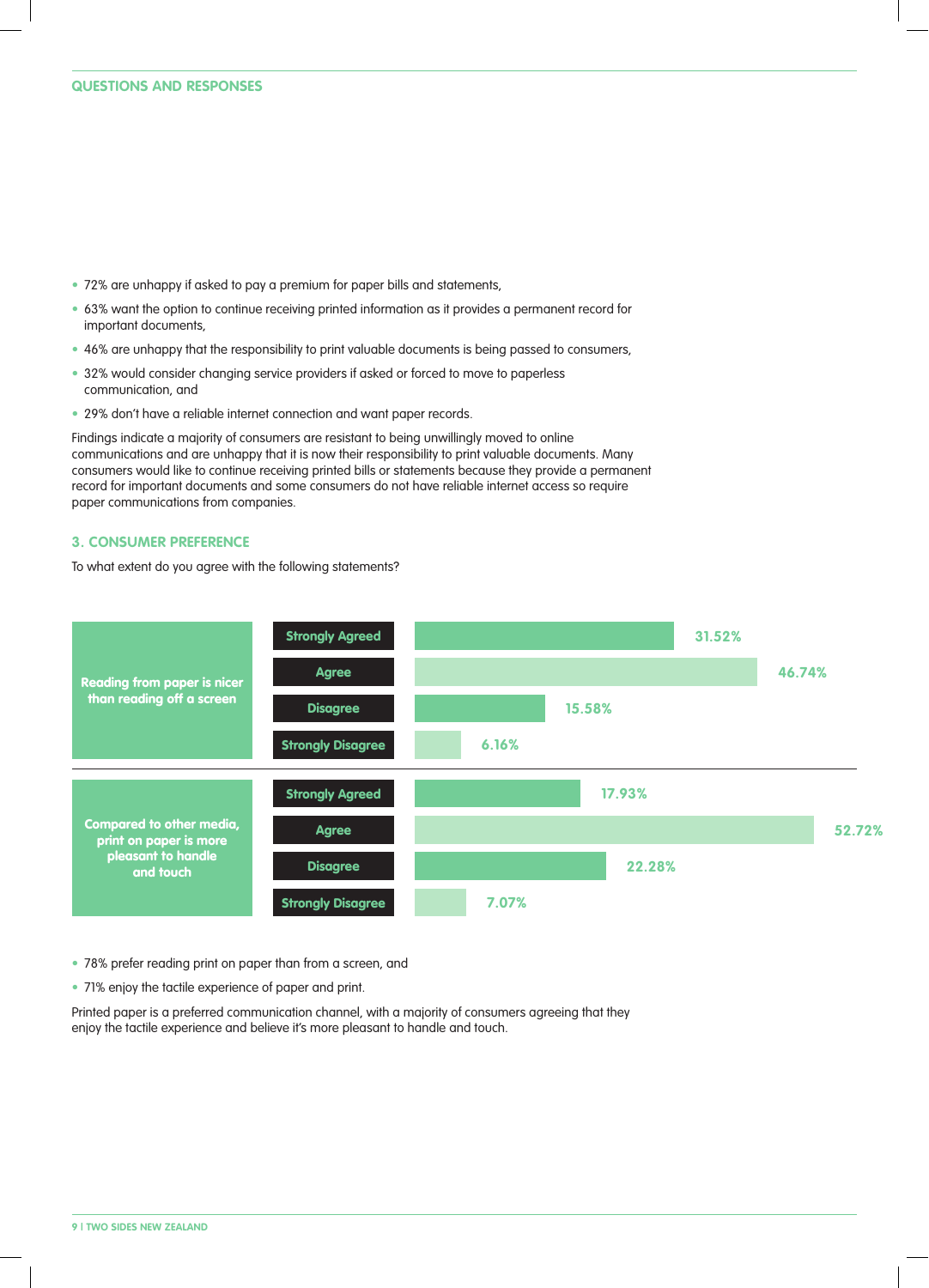#### **4. ENVIRONMENTAL CHARACTERISTICS**

To what extent do you agree with the following statements?

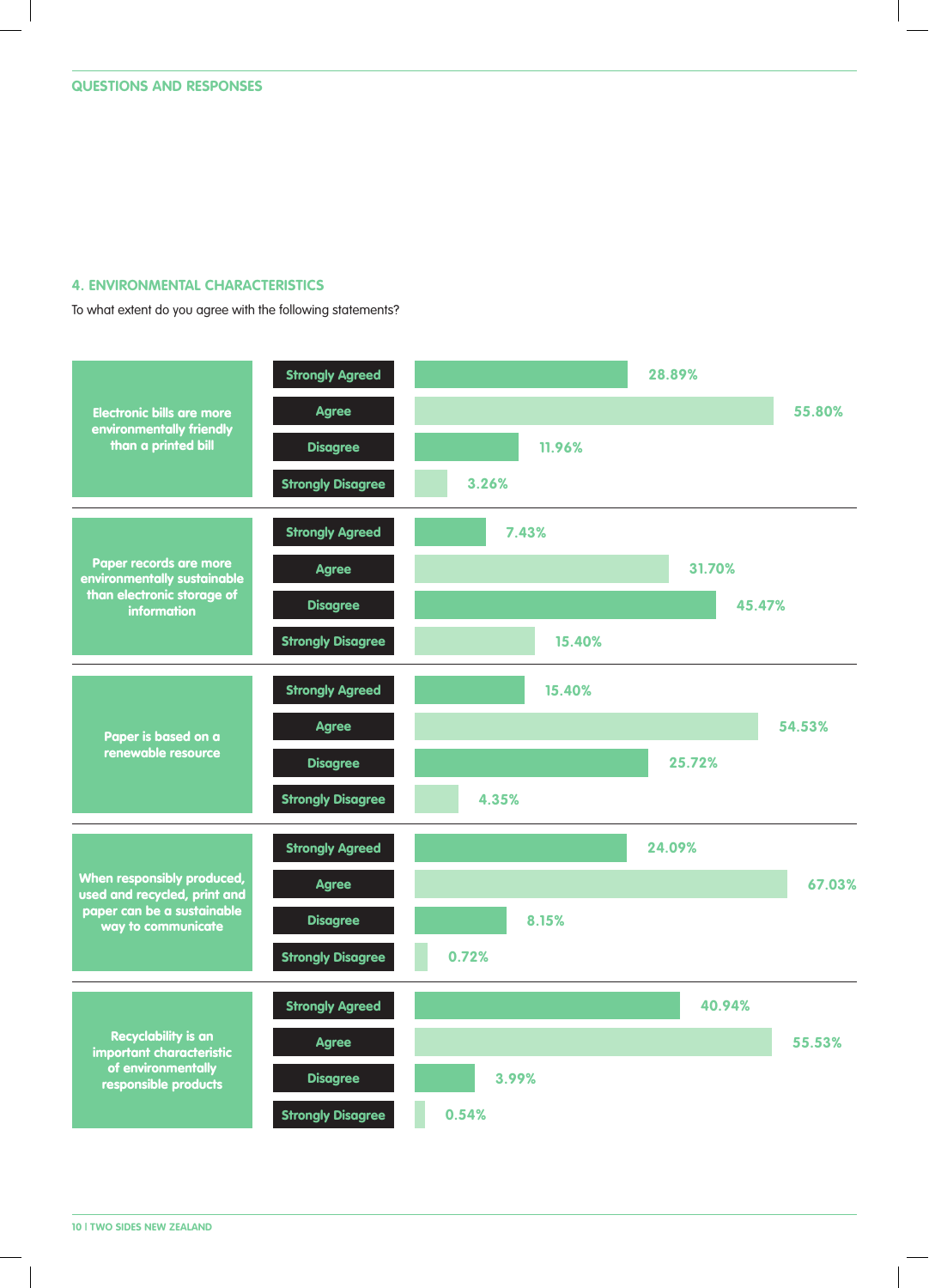- 95% feel recyclability is an important characteristic for environmentally responsible products,
- 91% agreed that, when responsibly produced, used and recycled, paper and print can be a sustainable way to communicate,
- 85% believe that electronic bills are more environmentally friendly than a printed bill,
- 70% recognise that paper is based on a renewable resource, and
- 39% think that paper records are more environmentally sustainable than electronic storage of information.

These findings highlight confusion among consumer beliefs surrounding the environmental characteristics of electronic and paper based communications. With 85% of consumers believing electronic bills are more environmentally friendly than paper bills, yet 39% of consumers still believing that paper record keeping is more environmentally sustainable than electronic storage of information, there is consumer disconnect in understanding which medium is more environmentally friendly.

Interestingly, results show 70% of consumers recognise that paper is based on a renewable resource and 95% deem recyclability an important characteristic of environmentally responsible products. As paper is a renewable resource and 100% recyclable, consumers recognise that paper is a sustainable way to communicate when considering its environmental characteristics.

Consumers further agree (91%) that when responsibly produced, used and recycled, paper and print is a sustainable way to communicate. Despite mixed findings on perception between the environmental friendliness of electronics versus paper, consumers have a fundamental understanding of the sustainability of paper and print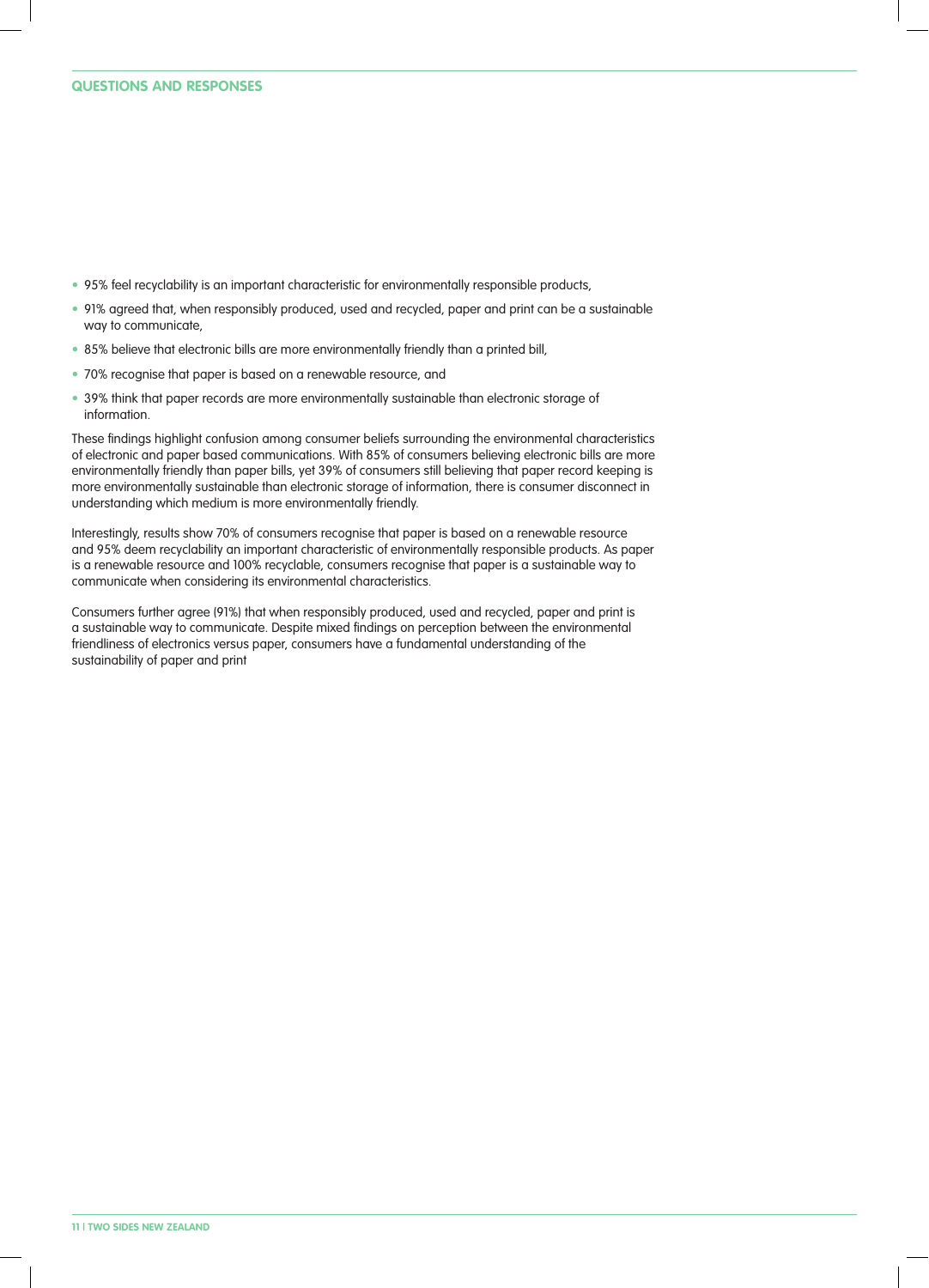#### **5. FOREST MANAGEMENT**

To what extent do you agree with the following statements?

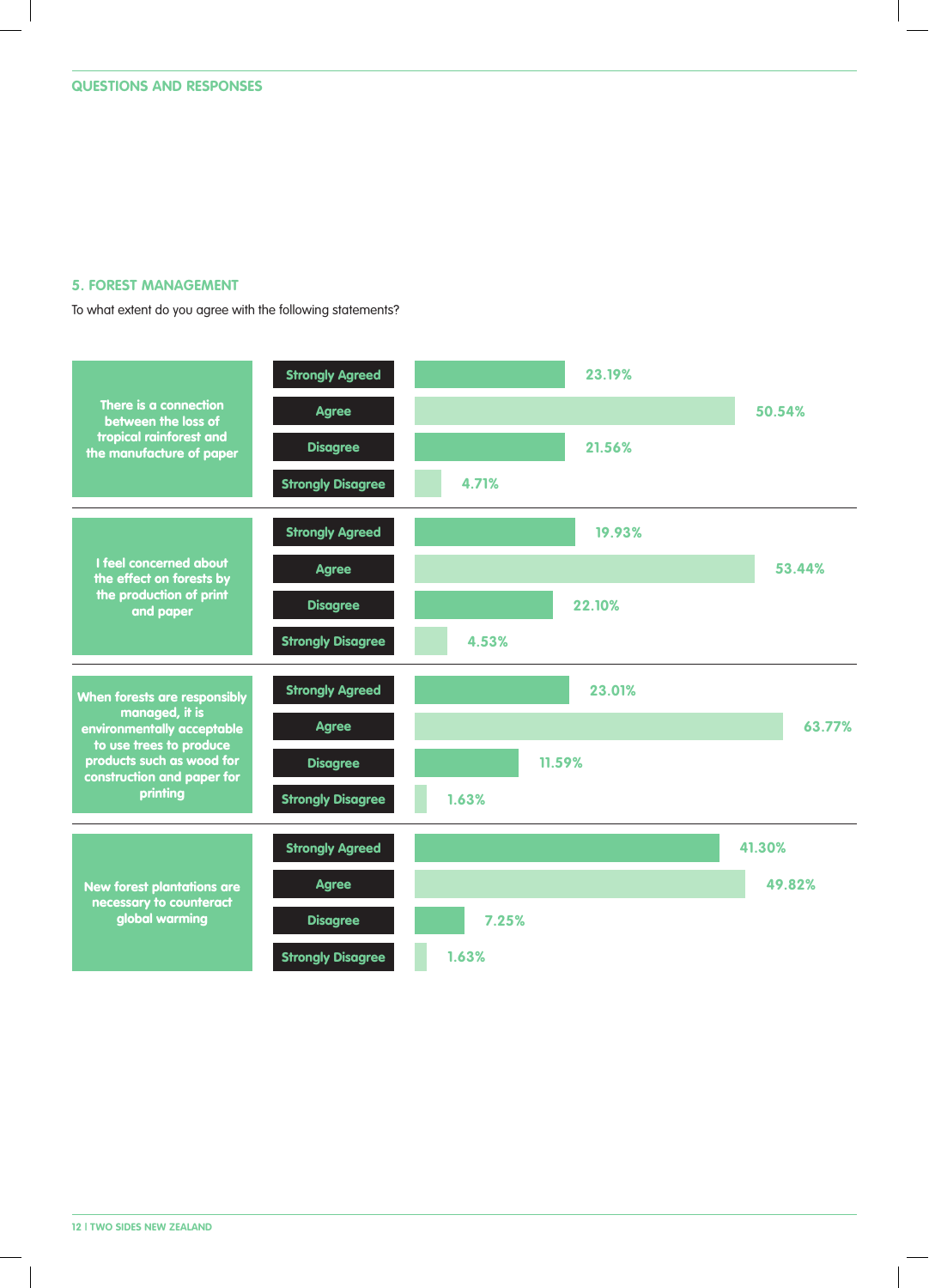- 87% believe that when forests are responsibly managed it is environmentally acceptable to use trees to produce products such as wood for construction and paper for printing,
- 91% believe new forests are necessary to counteract global warming,
- 74% believe there is a connection between the loss of tropical rainforest and the manufacture of paper, and
- 73% are concerned about the effect on forests by the production of paper and print.

Despite the fact that no native trees are used to make paper or paper-related products in New Zealand and the leading cause of tropical deforestation being conversion to agriculture lands, the research found that 73% of consumers are concerned about the effect on forests by the production of paper and print, with a further 74% believing there is a connection between the loss of tropical rainforest and the manufacture of paper.

These findings show a lack of understanding about the manufacturing process of paper as consumers are unaware that paper in New Zealand is made from planted forests specifically grown for harvest.

Interestingly, 91% of consumers agree that new planted forests are necessary to counteract global warming and 87% believe that when forests are responsibly managed, it is environmentally acceptable to use trees to produce products such as wood for construction and paper for printing.

These findings indicate that education on paper manufacturing and the paper in New Zealand is required.

**Source: Paper Stewardship Scheme, 2012**

#### **6.1 WHAT PERCENTAGE OF PAPER DO YOU THINK IS RECYCLED IN NEW ZEALAND?**



• 5% believe that the industry recycling rate is more than 60%, and

• 72% believe that less than 60% of waste paper is recovered for recycling.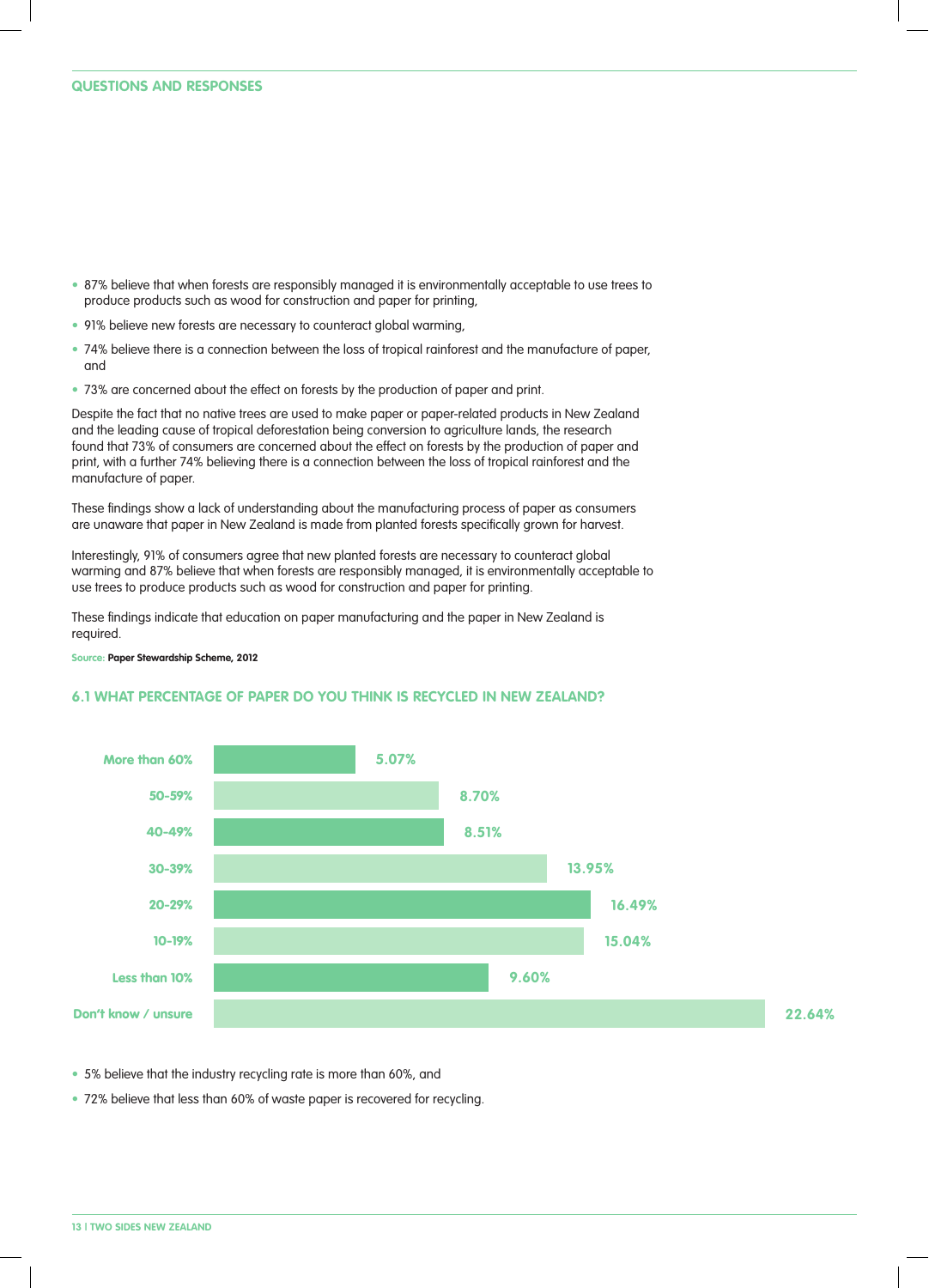#### **6.2 COMPARED WITH OTHER PRODUCTS, WHAT IS THE RECORD OF THE PAPER INDUSTRY ON RECYCLING?**



(Lowest = recycles the least. Highest = recycles the most)

65% of all paper is recycled in New Zealand, however consumers have very little knowledge in this regard, reporting their perception that the percentage of paper recovered for recycling across New Zealand is low. Despite New Zealand's capability to keep paper clean and of high quality during the recovery process, consumers are unsure as to how the industry performs.

**Source: Paper Stewardship Scheme, 2012**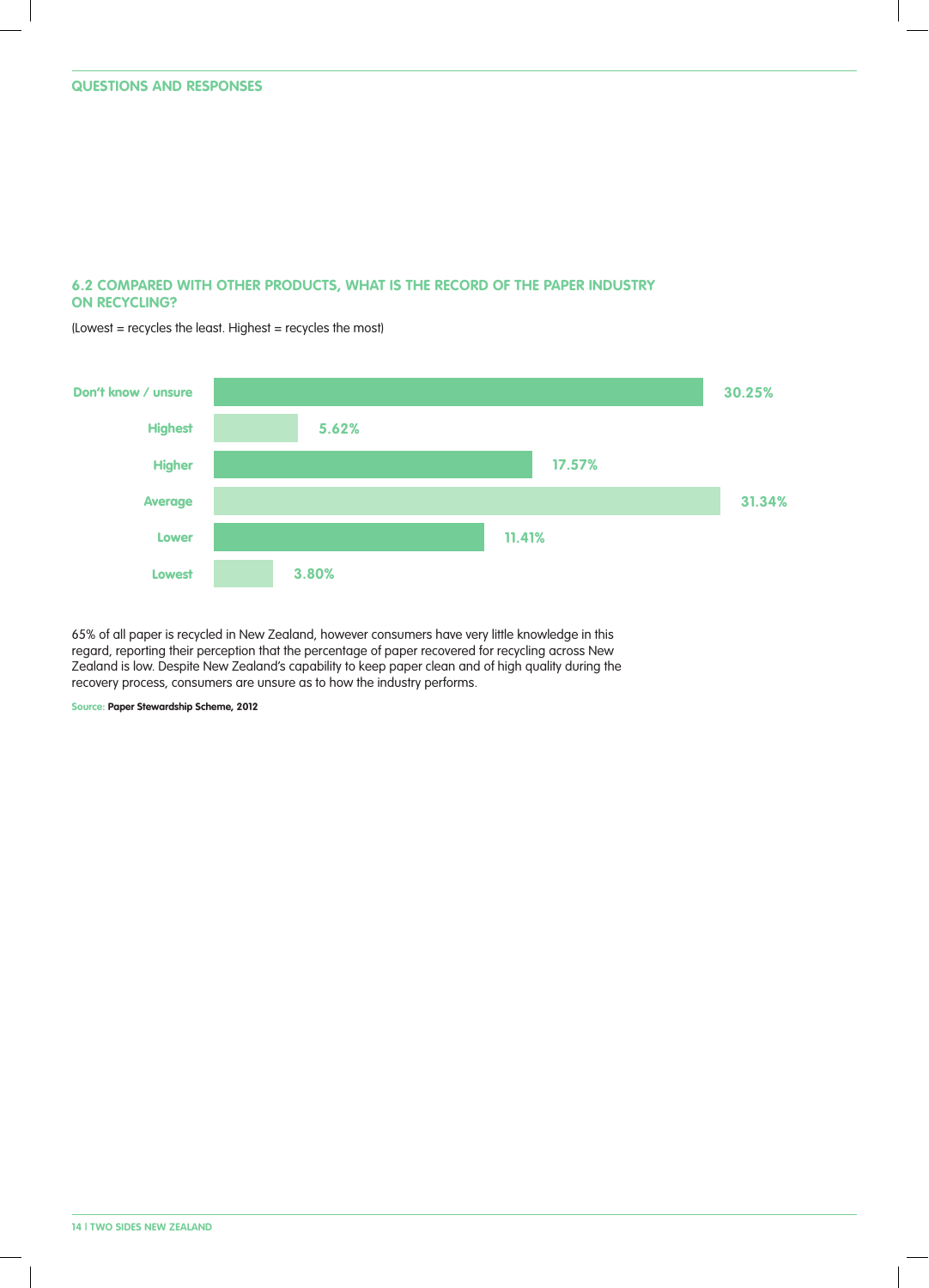**7.1 HAVE YOU HEARD ABOUT THE ENVIRONMENTAL FRIENDLINESS OF PAPER AND PRINT?**



• 30% of consumers have heard about the environmental friendliness of paper and print.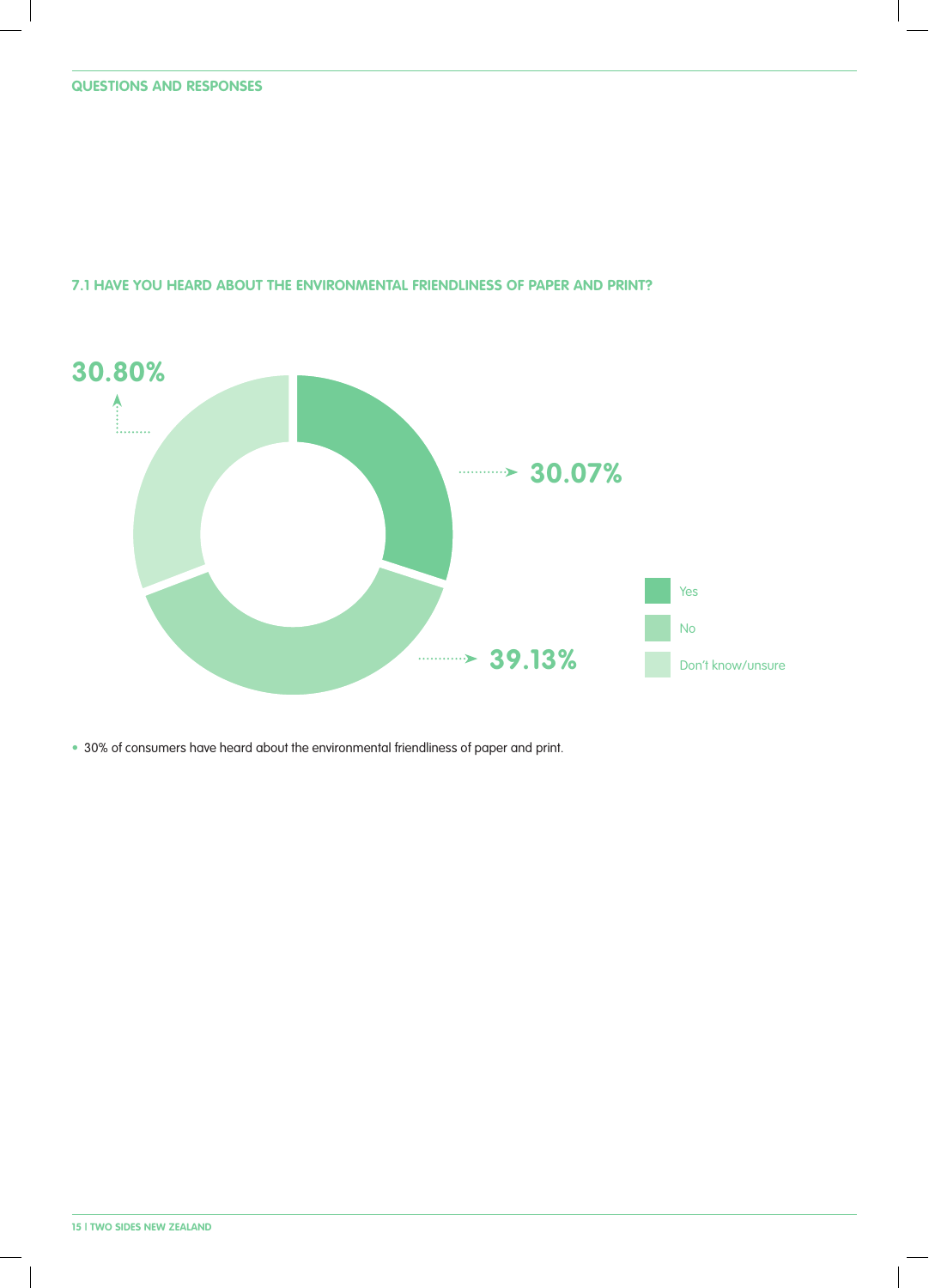**7.2 THOSE WHO HAVE HEARD ABOUT THE ENVIRONMENTAL FRIENDLINESS OF PAPER AND PRINT FOUND THAT THE INFORMATION WAS:**



- 81% find that the information given is useful, and
- 78% find that the information given is credible.

When New Zealanders hear about the environmental friendliness of paper and print, approximately half find the information useful and credible. Findings suggest that further education and awareness on information regarding the paper and print industry is required.